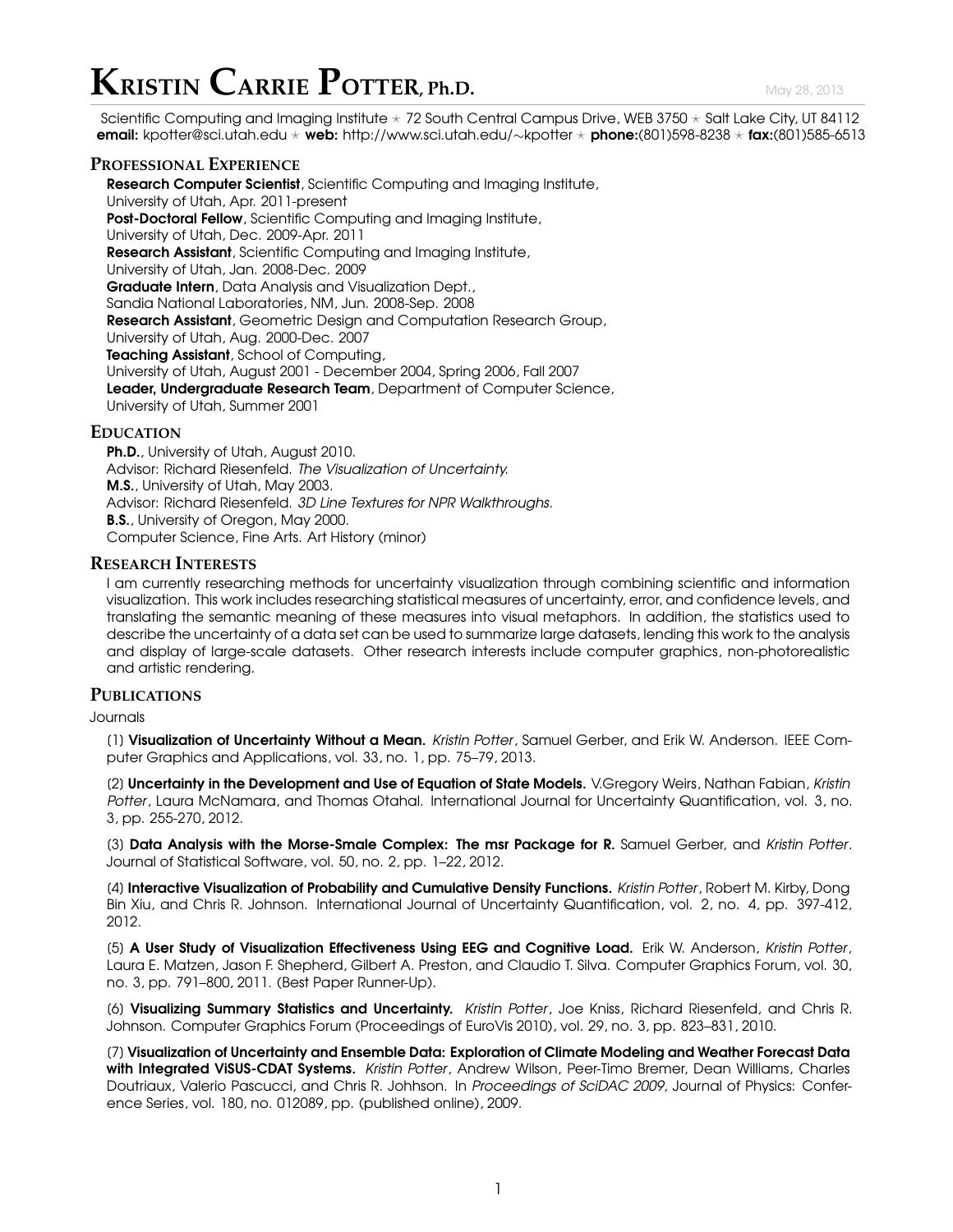(8) Occam's Razor and Petascale Visual Data Analysis. E.W. Bethel, C.R. Johnson, S. Ahern, J. Bell, P.-T. Bremer, H. Childs, E. Cormier-Michel, M. Day, E. Deines, P.T. Fogal, C. Garth, C.G.R. Geddes, H. Hagen, B. Hamann, C.D. Hansen, J. Jacobsen, K.I. Joy, J. Krueger, J. Meredith, P. Messmer, G. Ostrouchov, V. Pascucci, K. Potter, Prabhat, D. Pugmire, O. Ruebel, A.R. Sanderson, C.T. Silva, D. Ushizima, G.H. Weber, B. Whitlock, and K. Wu. In Proceedings of SciDAC 2009, Journal of Physics: Conference Series, vol. 180, no. 012084, pp. (published online), 2009.

(9) Resolution Independent NPR-Style 3D Line Textures. Kristin Potter, Amy Gooch, Bruce Gooch, Peter Willemsen, Joe Kniss, Richard Riesenfeld, and Peter Shirley. Computer Graphics Forum, vol. 28, no. 1, pp. 52–62, 2009.

(10) Interactive Visualization for Memory Reference Traces. A.N.M. Imroz Choudhury, Kristin Potter, and Steven Parker. Computer Graphics Forum, vol. 27, no. 3, pp. 815-822, 2008.

[11] IStar: A Raster Representation for Scalable Image and Volume Data. Joe Kniss, Warren Hunt, Kristin Potter, and Pradeep Sen. IEEE Transactions on Visualization and Computer Graphics, vol. 13, no. 6, pp. 1424–1431, 2007.

(12) Ray Bilinear Patch Intersections. Shaun Ramsey, Kristin Potter, and Charles Hansen. Journal of Graphics Tools, vol. 9, no. 3, pp. 41–47, 2004.

#### Refereed Conference Proceedings

(1) Visualization for Understanding Uncertainty in the Simulation of Myocardial Ischemia. Paul Rosen, Brett Burton, Kristin Potter, and Chris R. Johnson. In 3rd International Workshop on Visualization in Medicine and Life Sciences 2013 (VMLS 2013), pp. (to appear), 2013.

(2) Ensemble-Vis: A Framework for the Statistical Visualization of Ensemble Data. Kristin Potter, Andrew Wilson, Peer-Timo Bremer, Dean Williams, Charles Doutriaux, Valerio Pascucci, and Chris R. Johhson. In IEEE Workshop on Knowledge Discovery from Climate Data: Prediction, Extremes, pp. 233–240, 2009.

(3) Toward Visual Analysis of Ensemble Data Sets. Andrew T. Wilson, and Kristin C. Potter. In Proceedings of the 2009 Workshop on Ultrascale Visualization (UltraVis '09), pp. 48–53, 2009.

(4) Towards the Visualization of Multi-Dimentional Stochastic Distribution Data. Kristin Potter, Jens Krueger, and Chris R. Johnson. In Proceedings of IADIS Computer Graphics and Visualization (CGV 2008), pp. 191–196, 2008.

[5] Unified Volume Format: A General System For Efficient Handling Of Large Volumetric Datasets. Jens Kruger, ¨ Kristin Potter, Robert MacLeod, and Chris R. Johnson. In Proceedings of IADIS Computer Graphics and Visualization (CGV 2008), pp. 19–26, 2008.

[6] Methods for Presenting Statistical Information: The Box Plot. Kristin Potter. In Visualization of Large and Unstructured Data Sets, GI-Edition Lecture Notes in Informatics (LNI), Hans Hagen, Andreas Kerren, and Peter Dannenmann (eds). vol. S-4, pp. 97–106, 2006.

(7) Haptically Guided Filtering for Reverse Engineering. Kristin Potter, David Johnson, and Elaine Cohen. In Proceedings of the International Design Engineering Technical Conference, pp. 1071–1076, 2004.

(8) Height Field Haptics. Kristin Potter, David Johnson, and Elaine Cohen. In Proceedings of the 12th International Symposium on Haptics, pp. 258–265, 2004.

Refereed Abstracts and Posters

(1) Uncertainty Visualization Prototypes for Materials Modeling. Kristin Potter, Thomas Otahal, Nathan Fabian, V.Gregory Weirs, and Laura McNamara. In Working with Uncertainy Workshop, 2011.

(2) Visualizing Global Correlation in Large-Scale Molecular Biological Data. A.N.M. Choudhury, Kristin Potter, Theresa-Marie Rhyne, Yarden Livnat, Chris Johnson, and Orly Alter. In IEEE Symposium on Biological Data Visualization, 2011.

Unrefereed Publications

[1] From Quantification to Visualization: A Taxonomy of Uncertainty Visualization Approaches. Kristin Potter, Paul Rosen, and Chris R. Johnson. IFIP Advances in Information and Communication Technology Series,Andrew Dienstfrey, and Ronald Boisvert (eds). pp. (To Appear), 2012. (Invited Paper).

[2] The Visualization of Uncertainty. Kristin Potter. 2010.

(3) 3D Line Textures and the Visualization of Confidence in Architecture. Kristin Potter, Amy Gooch, Bruce Gooch, Peter Willemsen, Joe Kniss, Richard Riesenfeld, and Peter Shirley. no. UUCS-07-005, 2007.

[4] Visual Summary Statistics. Kristin Potter, Joe Kniss, and Richard Riesenfeld. no. UUCS-07-004, 2007.

[5] 3D Line Textures for NPR Walkthroughs. Kristin Potter. 2003.

#### **AWARDS**

#### Best Paper Runner-Up, EuroVis 2011

A User Study of Visualization Effectiveness Using EEG and Cognitive Load.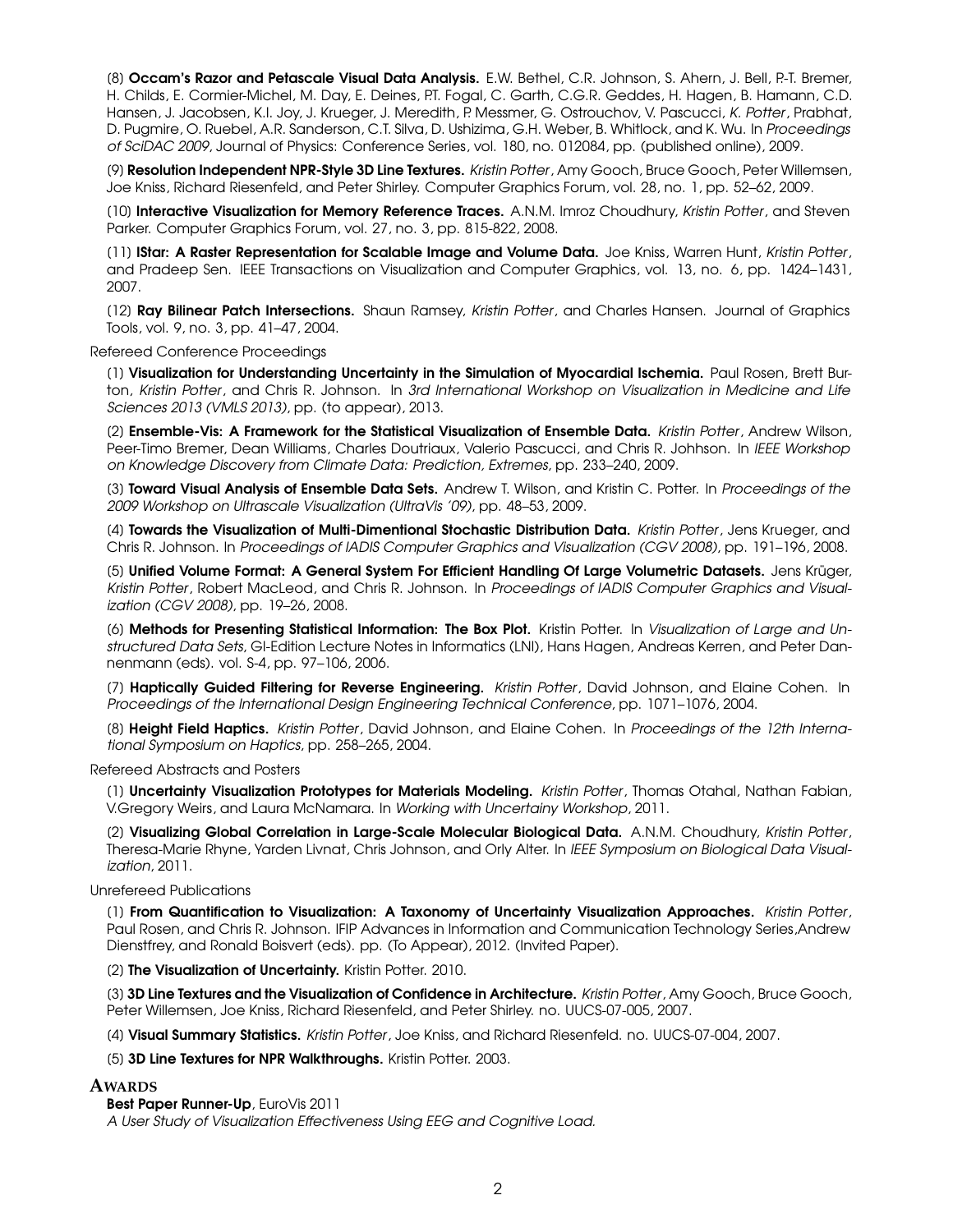## **INVITED TALKS**

## Ensemble Visualization

 $\star$  DOE Computer Graphics Forum Albuquerque, NM, April 23-26, 2012.

#### Uncertainty Visualization:Beyond Mean and Standard Deviation

 $\star$  IAMCS-KAUST Workshop on Computational Biomedicine and Geophysics

Salt Lake City, UT, April 5-6, 2012.

## Visualization of Ensembles and Uncertainty

 $\star$  IAMCS Workshop: Visualization in Biomedical Computation

College Station, TX, February 23, 2011.

## Uncertainty Visualization: State of the Art

 $\star$  USA/South America Symposium on Stochastic Modeling and Uncertanity Quantification

Leblon Beach, Rio de Janeiro, Brazil, August 1-5, 2011.

 $\star$  Modeling Data with Uncertainty Seminar

School of Computing, Salt Lake City, UT, November 3, 2010.

## The Visualization of Uncertainty

 $\star$  IAMCS-KAUST Seminar Series

TAMU Campus, College Station, TX, May 15, 2010.

 $\star$  IAMCS Annual Spring Symposium

KAUST Campus, Jeddah, Saudi Arabia, May 27-29, 2010.

## Open Questions in Uncertainty Visualization

 $\star$  CScADS Workshop on Scientific Data Analysis and Visualization for Petascale Computing

Snowbird, UT, July 26-29, 2010.

## Visualization of Statistical Measures of Uncertainty.

 $\star$  IEEE Vis 2007 Doctoral Colloquim

Sacremento, CA, October 31, 2007.

## Visual Summary Statistics

 $\star$  First Workshop of the DFG's International Research Training Group Visualization of Large and Unstructured Data Sets

Dagstuhl Castle, Germany, June 14-16, 2006.

## **TEACHING**

Guest Lectures

#### Color

Introduction to Visualization (cs 5630/6630) , School of Computing, University of Utah, 2012. Statistical Uncertainty: From Quantification to Visualization

Introduction to Visualization (cs 5630/6630) , School of Computing, University of Utah, 2012.

## Uncertainty Visualization

Introduction to Scientific Computing (cs 3200) , School of Computing, University of Utah, 2013.

## **TUTORIALS**

## Uncertainty and Parameter Space Analysis in Visualization

IEEE Visualization, VisWeek 2012, Seattle, WA, Oct 15, 2012, with Alex T. Pang, Christoph Heinzl, Eduard Groller, Hans-Christian Hege, Rudiger Westermann, Stefan Bruckner, and Torsten Moller.

## **PANELS**

## You Should be Using...TCLAP: Templatized C++ Command Line Parser Library

DOE Computer Graphics Forum Panel, Park City, UT, April 11-14, 2010, with Hank Childs, Randall Hand, David Thompson, Allen Sanderson, Sean Ziegeler, and Bill Sherman.

## **SOFTWARE**

Morse-Smale Visualization and Regression: R package msr http://cran.r-project.org/web/packages/msr/. ProbVis: Visualization and Exploration Tool for Probability Distribution Functions http://www.sci.utah.edu/ kpotter/software/ProbVis/.

## **PROFESSIONAL ACTIVITIES**

Student Committee

**Joshua Anghel**, MS Committee, Boise State University, Expected Spring 2012.

**Organizer**